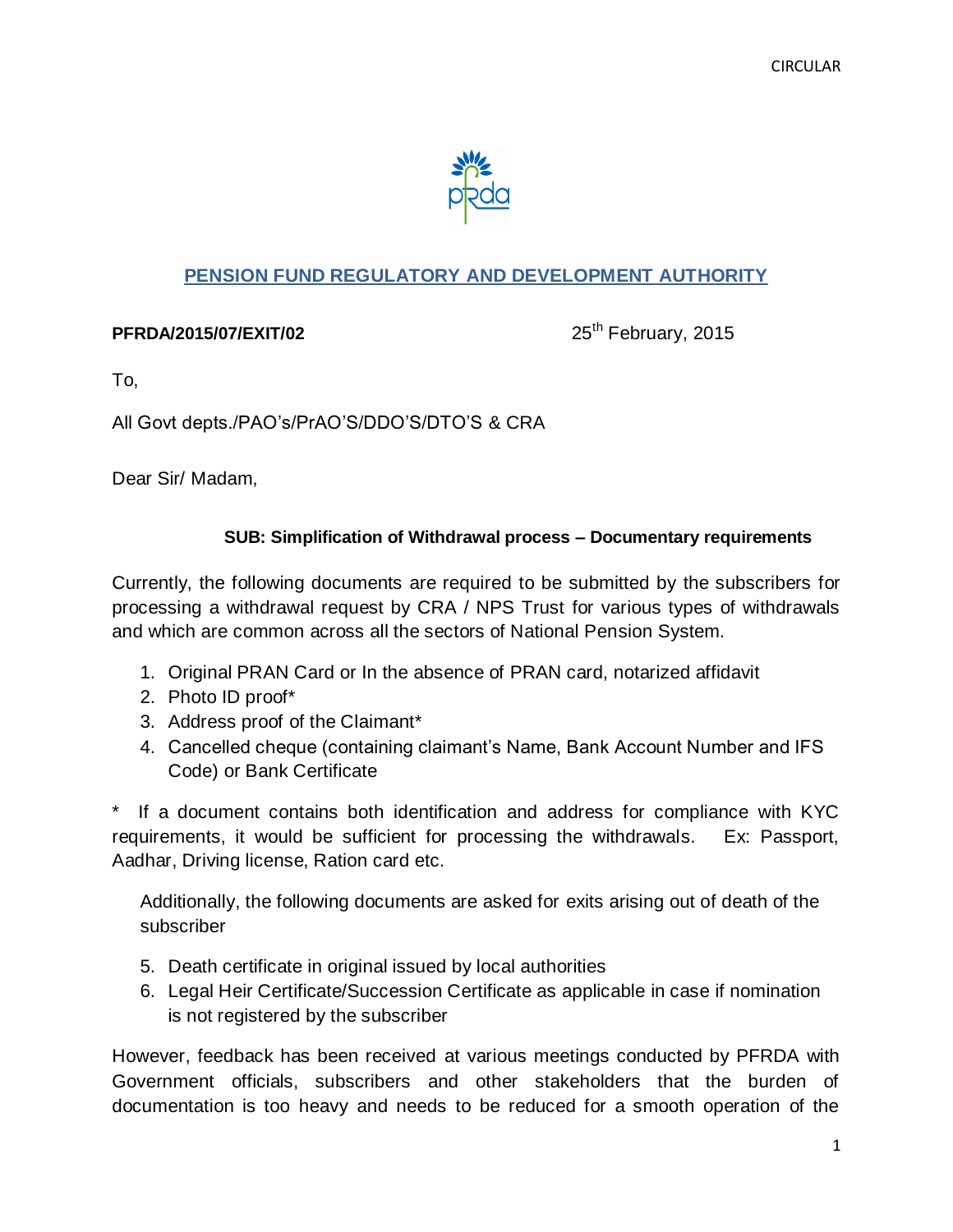system. The Authority based on the feedback and also upon reexamination of the procedural requirements at various levels and has decided to simplify the documentary requirements for the Government subscriber sector to begin with. However, the long run goal is to minimise the documentary requirements for all sectors.

The following are the revised requirements for the Government sector subscriber for the Exit and withdrawal requests submitted to CRA / NPS Trust:

- 1. **KYC documents, Bank Passbook/cancelled cheque/bank certificate and Name mis-match certification :** The certification provided by the PAO/PrAO/DDO/DTO that
	- the KYC requirements of proper identification of the subscriber has been done (as per Annexure I)
	- that the name as provided in the withdrawal application form be accepted as final.
	- Bank account details as provided in the application form be accepted as final.

Would be accepted and claims dealt accordingly.

- 2. **Nomination – If already existing in CRA system –** there is no further requirement to fill in the details, unless the subscriber wishes to change the nomination already provided
- 3. **Original PRAN card or In the absence of PRAN card, notarized affidavit:** Not required to be submitted henceforth.
- 4. **Death certificate –** Copy of the death certificate duly attested by the concerned PAO/PrAO/DDO/DTO with a specific certification that it is a true copy of the original death certificate and such certificate shall be dated and subscribed by such officer with his name, title and seal of office would be accepted as adequate for the purpose of establishing the death of the subscriber.

Yours faithfully,

**Sd/-** Samuel Contract of the State of the State of the State of the State of the State of the State of the State of the State of the State of the State of the State of the State of the State of the State of the State of t **Venkateswarlu Peri**  General Manager